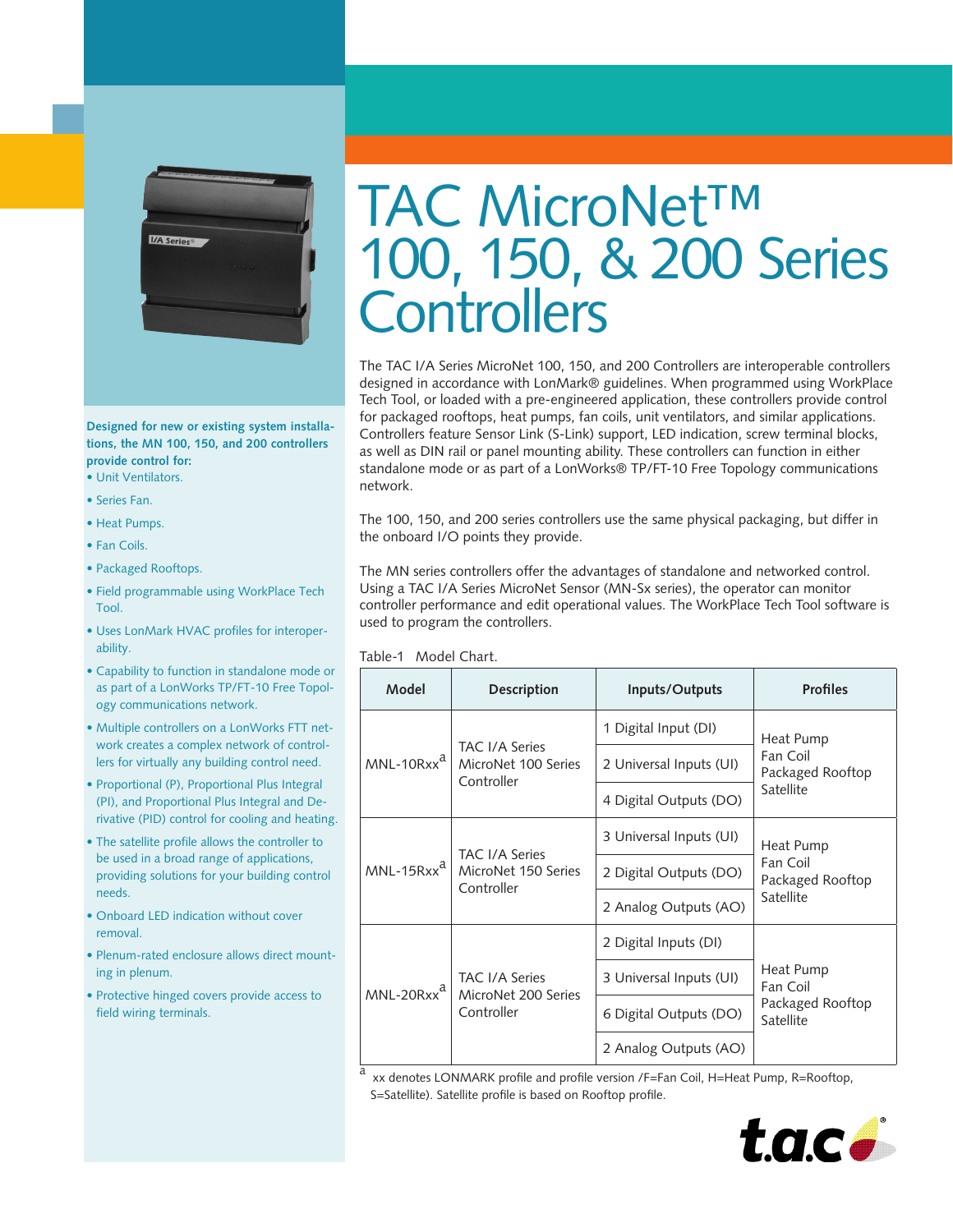#### **Software Capabilities**

- Allows design of a complete custom application for each controller.
- Conforms to the LonMark guidelines.
- WorkPlace Tech Tool is capable of reconfiguring and editing application configuration data.
- HVAC interoperability achieved through use of LonMark HVAC profiles.
- All controllers are field programmable, but controllers with satellite profiles are especially suited for a broad range of applications, providing solutions for your building control needs.

#### Table-2 Inputs from MN-Sx TAC I/A Series MicroNet Sensor.

| <b>Inputs</b>              | <b>Description</b>                                                                              | <b>MN-Sx Sensor</b>                                                                                                |
|----------------------------|-------------------------------------------------------------------------------------------------|--------------------------------------------------------------------------------------------------------------------|
| Space Temperature          | 32 to 122 °F (0 to 50 °C)                                                                       | MN-S1, MN-S1HT, MN-S2, MN-S2HT,<br>MN-S3, MN-S3HT, MN-S4, MN-S4HT,<br>MN-S4-FCS, MN-S4HT-FCS, MN-S5 and<br>MN-S5HT |
| Space Humidity             | 5 to 95% RH, Non-condensing                                                                     | MN-S1HT, MN-S2HT, MN-S3HT,<br>MN-S4HT, MN-S4HT-FCS, and MN-S5HT                                                    |
| Adjustable Setpoint        | 40 to 95 °F (4 to 35°C)                                                                         | MN-S3, MN-S3HT, MN-S4, MN-S4HT,<br>MN-S4-FCS, MN-S4HT-FCS, MN-S5, and<br>MN-S5HT                                   |
| Override Pushbut-<br>ton   | For standalone occupancy con-<br>trol or remote status monitoring<br>of local status condition. | MN-S2, MN-S2HT, MN-S3, MN-S3HT,<br>MN-S4, MN-S4HT, MN-S5, and<br>MN-S5HT                                           |
| Fan Operation and<br>Speed | Fan mode selection: On, Speed<br>(Low/Medium/High), or Auto.                                    | MN-S4, MN-S4HT, MN-S4-FCS,<br>MN-S4HT-FCS, MN-S5, and MN-S5HT                                                      |
| System Mode                | System mode selection: Heat,<br>Cool, Off, or Auto.                                             | MN-S4, MN-S4HT, MN-S5, and<br>MN-S5HT                                                                              |
| <b>Emergency Heat</b>      | Emergency heat mode selection:<br>Enable or Disable                                             | MN-S5 and MN-S5HT                                                                                                  |

## Communications

#### **LonWorks Networks**

A LonWorks communications network uses an TP/FT-10 Free Topology configuration. Controllers on a LonWorks network can communicate with each other in a peer-topeer fashion. A LonWorks network has a communications speed of 78k baud, using unshielded, twisted-pair cabling, with connections that are not polarity sensitive.

#### **S-Link**

The Sensor Link (S-Link) communications wiring provides power and a communication interface for an MN-Sx TAC I/A Series MicroNet sensor. The various MN-Sx sensors can provide room temperature, room humidity, setpoint adjustment, and occupancy override. This connection uses two-wire, unshielded cable and is not polarity sensitive. Maximum wire length allowed between a controller and a TAC I/A Series MicroNet Sensor is 200 ft (61 m).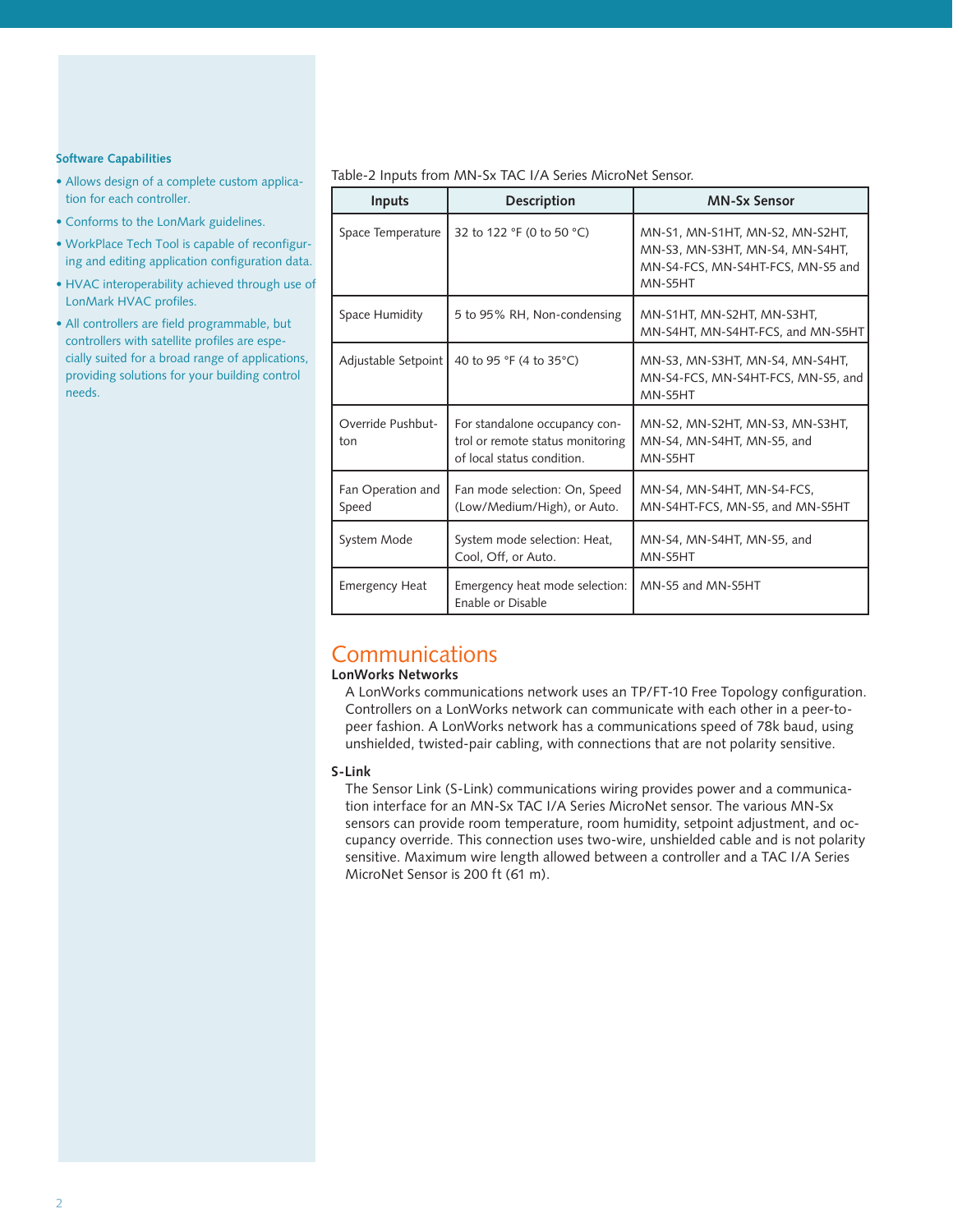# **SPECIFICATIONS**

#### **Dimensions**

4-5/16 H x 4-3/8 W x 2 D in (109 x 111 x 51 mm).

**Enclosure** Conforms to NEMA-1 requirements.

Meets UL94-5V flammability for plenum application use.

#### **Conduit Knockouts**

Not applicable. Order optional MicroNet Enclosure, MNA-FLO-1, if wiring to flexible conduit is desired.

#### **Power Supply Input** 20.4 to 30 Vac, 50/60 Hz.

**Maximum Power Consumption**

15 VA @ 24 Vac, 50/60 Hz, excluding relay output power.

#### **Surge Immunity Compliance**

IEEE C62.41 (IEEE-587, Category A & B).

#### **Agency Listings**

**FCC** 

Class B.

#### **UL**

UL-916 (File # E71385 Category PAZX).

UL Listed to Canadian Safety Standards (CAN/CSA C22.2).

**European Community – EMC Directive 89/336/EEC** EN61326

#### **Mounting**

35 mm DIN rail or panel.

#### **Ambient Limits**

**Operating Temperature** -40 to 140 °F (-40 to 60 °C).

**Shipping and Storage Temperature** -40 to 160 °F (-40 to 71 °C)

**Humidity** 5 to 95% RH, non-condensing.

#### **Wiring Terminals**

Screw terminals. Each terminal accepts one AWG #16 to #24 (1.31 to 0.205 mm2 maximum) wire.

#### **Digital Inputs**

(MN 100 and MN 200 only) Dry Contact. Detection of closed switch requires less than 300 ohm. Detection of open switch requires more than 100K ohm.

#### **Digital Outputs**

**Current Ratings** 24 VA at 24 Vac, pilot duty.

#### **Universal Input**

**1K ohm Balco Input**

-40 to 250 °F (-40 to 121°C) range. TSMN-81011, TS-8000 Series or equivalent.

#### **1K ohm Platinum Input**

-40 to 240 °F (-40 to 116 °C) range. TSMN-58011, TS-5800 Series or equivalent.

#### **1k Resistance**

0 to 1.5k ohms.

#### **10K ohm Thermistor w/ 11K ohm Shunt Resistor**

-40 to 250 °F (-40 to 121 °C) range. TSMN-57011-850, TS-5700-850 Series or equivalent.

#### **10k Resistance**

0 to 10.5k ohms.

### **Voltage**

0 to 5 Vdc.

#### **Current**

0 to 20 mA requires an external 250 ohm shunt resistor.

#### **Digital Input**

Dry Contact. Detection of closed switch requires less than 300 ohms. Detection of open switch requires more than 1.5K ohms.

#### **Analog Outputs**

(MN 150 and MN 200 only).

#### **Current**

0 to 20 mA. (Output load from 80 to 550 ohms).